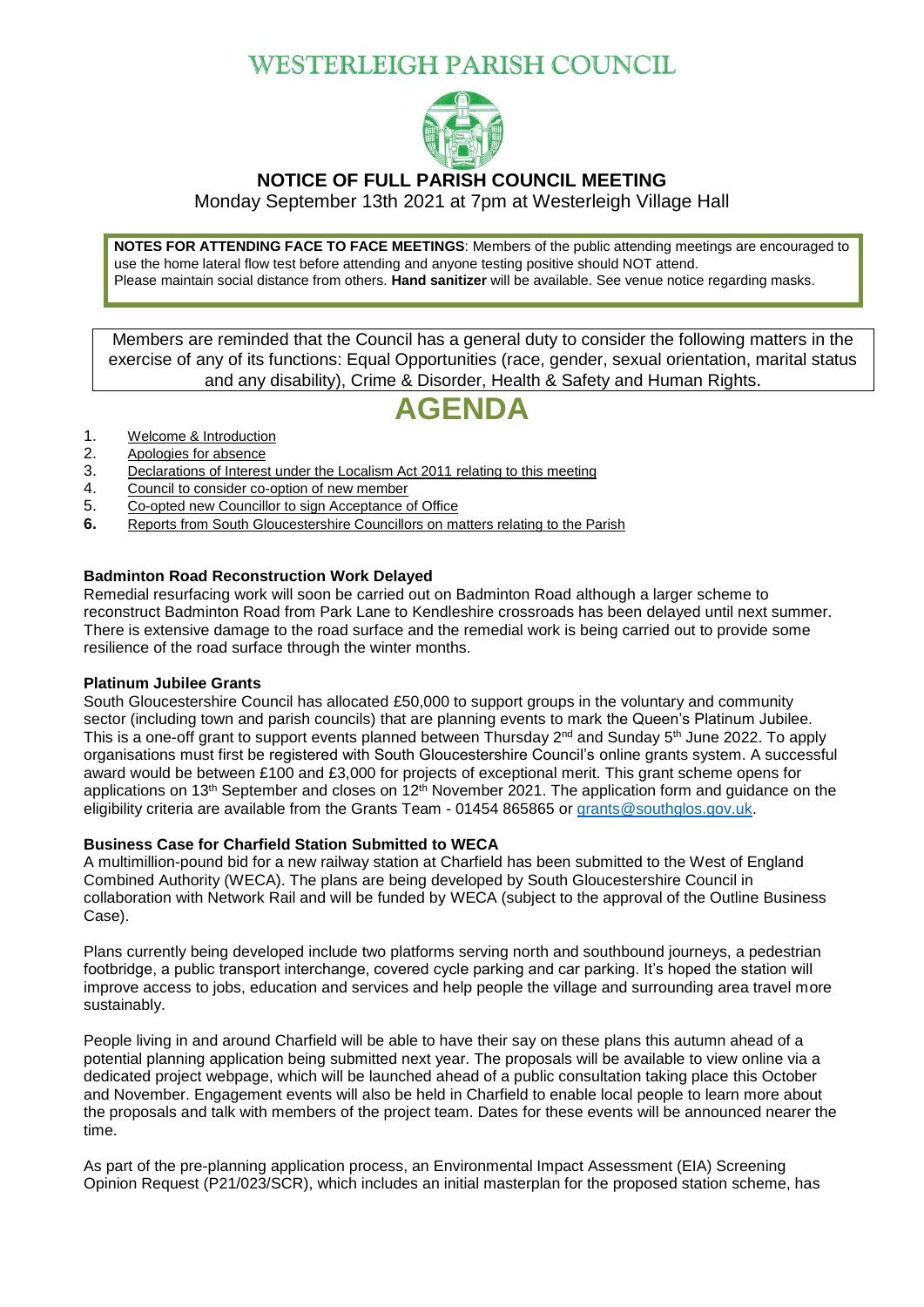already been submitted to the Local Planning Authority for review. These can be viewed by searching South Gloucestershire Council's planning webpages - [https://developments.southglos.gov.uk/online-applications/.](https://developments.southglos.gov.uk/online-applications/)

#### **Winterbourne High Street Work Delayed**

The maior maintenance works that were due to start in Winterbourne High Street on 31<sup>st</sup> August have had to be postponed. This was necessary because of confirmed Covid-19 cases within the workforce that was due to carry out the work. The council will arrange a new date and update everyone as soon as this is confirmed.

#### **B4059 Yate Road Drainage Work**

Drainage repairs are progressing on Yate Road and the revised programme of work now includes extensive pipe replacement and pipe lining work. The revised programme means the current temporary traffic lights will remain in place until October.

Resurfacing work is then due to take place in the new year and will last up to one week. The council may need to close the road to carry out the resurfacing work. Updates will continue to be provided through the council's social media channels.

Information about the project is available at [www.southglos.gov.uk/floodresilience](http://www.southglos.gov.uk/floodresilience)

#### **Consultations**

Residents have until Saturday 25<sup>th</sup> September to have their say on the new Traffic Regulation Orders (TROs) that will be needed to legally implement the proposed changes to Thornbury High Street. The current experimental traffic orders expire in January.

The TROs cover a proposed 20 mph speed limit along the High Street, disabled parking bays, loading bays for both shoppers and deliveries, a prohibition of through traffic, one-way system, a restricted parking zone and various waiting restrictions. Complementary changes are also proposed to parking arrangements along the section of High Street between The Close and Midland Way, where two-way access would be retained.

Comments should be submitted under the most appropriate consultation headings. The five TROs can be viewed and commented upon at the following addresses:

- Prohibition and Restriction of Waiting <https://consultations.southglos.gov.uk/PT.7029VariousRoadsThornburyWR/>
- Designated Disabled Persons' Parking Places <https://consultations.southglos.gov.uk/PT.7034HighStThornburyDPPP/>
- Designated Loading Places <https://consultations.southglos.gov.uk/PT.7033HighStThornburyLoading/>
- Prohibition of Driving (except for access) <https://consultations.southglos.gov.uk/PT.7028HighStThornburyPoD/>
- 20 mph Speed Limit <https://consultations.southglos.gov.uk/PT.7038VariousRoadsThornbury20/>

Copies of the various TROs are also available to view at Thornbury Library, St Mary Street, Thornbury, and the Kingswood One Stop Shop, High Street, Kingswood

7. Pre-arranged items from members of Public

- 8. Parish Councillor Reports written submissions, taken as read with questions taken as necessary Report from Cllr McCullough on ALCA AGM to be given..
- 9. Council to Approve Minutes of Parish Council meeting held on July 12th 2021
- 10. Council to NOTE receipt of July & August 2021 Finance documentation
- 11. Council to NOTE completion of External Audit and documents from PKF Littlejohn
- 12. Council to report & consider any necessary Planning Applications and note comments since last meeting [P21/05739/F](https://developments.southglos.gov.uk/online-applications/applicationDetails.do?activeTab=dates&keyVal=QYCLXXOKLOO00&prevPage=inTray) Demolition of existing commercial buildings. Erection of 5 No. detached dwellings with associated works. Buildings At Henfield Farm (Kendleshire Golf Club) The Hollows Coalpit Heath BS36 2UU

13. Correspondence/Communication with Westerleigh Parish Council: From SGC: PT.7023 - A432 Badminton Road, Winterbourne - Temporary Road Closure (works postponed) Solar panel group buying scheme Other received items Avon Local Council Association (ALCA) AGM will be 10.30-12 on Zoom on Saturday 9th Oct 2021